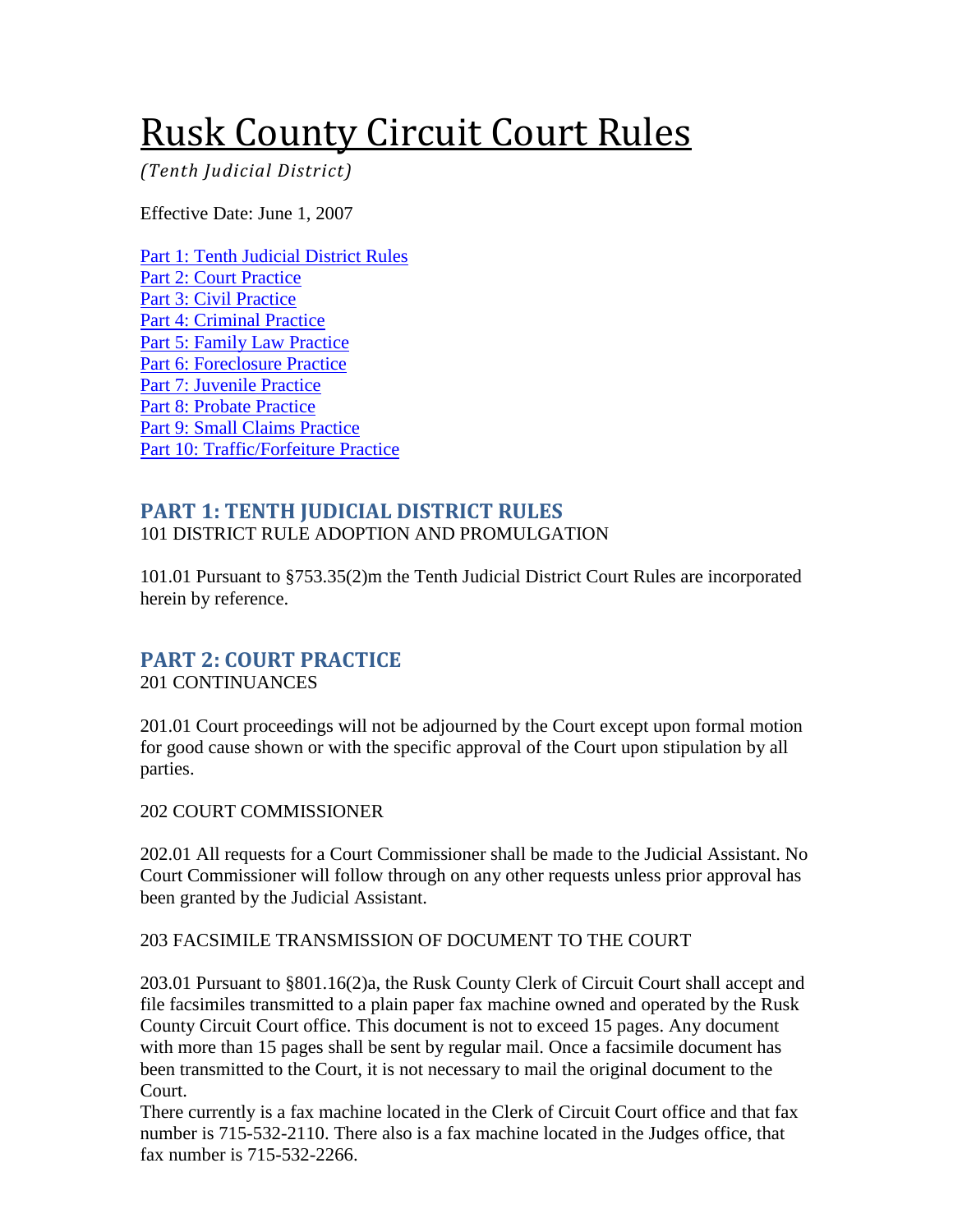All faxes regarding out of County cases, which have been assigned to Judge Henderson, shall be transmitted to the Judge Office.

#### 204 TELEPHONIC HEARINGS

204.01 Telephonic Appearances will be allowed upon prior approval of the Court. The party wishing to appear by telephone shall contact the Court at least 48 hours prior to the scheduled court appearance to obtain permission to appear by telephone.

#### 205 VIDEOCONFERENCING

205.01 Use of videoconferencing shall be allowed upon agreement of all parties involved and upon court approval.

205.02 SCHEDULING – The scheduling shall be done pursuant to the Tenth District procedures for Scheduling Out-Of-County Cases.

205.03 RESPONSIBILITIES – The Court of venue will be responsible for operating the videoconferencing system, including: checking the equipment prior to each proceeding; turning the system on; making connections with remote sites; and controlling the equipment during the proceeding.

205.04 COSTS – The County of venue will be responsible for paying for any transmission costs.

#### 206 RULES OF DECORUM

206.01 Attorneys and parties shall be prepared to proceed at the time matters are scheduled. Failure to proceed on time may be grounds for sanctions, including but not limited to costs, dismissal, judgment and ruling against the late party on the particular matter before the Court.

#### <span id="page-1-0"></span>**PART 3: CIVIL PRACTICE**

301 SERVICE AND ANSWER – All Civil cases will be reviewed by the Judicial Assistant for service and answer 90 days after filing. If issue has been joined, the matter will be set for a Telephone Scheduling Conference. If a case has not reached issue, a dismissal order or a default proceeding may be initiated by the Court.

#### 302 SCHEDULING

302.01 A Telephone Scheduling Conference will be scheduled by the Court once issue has been joined. At this conference, a Scheduling Order will be determined to include but not limited to; Deadline for naming of expert witnesses, discovery closure, deadline for some form of Alternative Dispute Resolution to be completed as well as a Telephone Pretrial Conference date. A Jury Trial date will not be given until the pretrial conference date. The Court will allow the jury fee to be paid after the pretrial conference.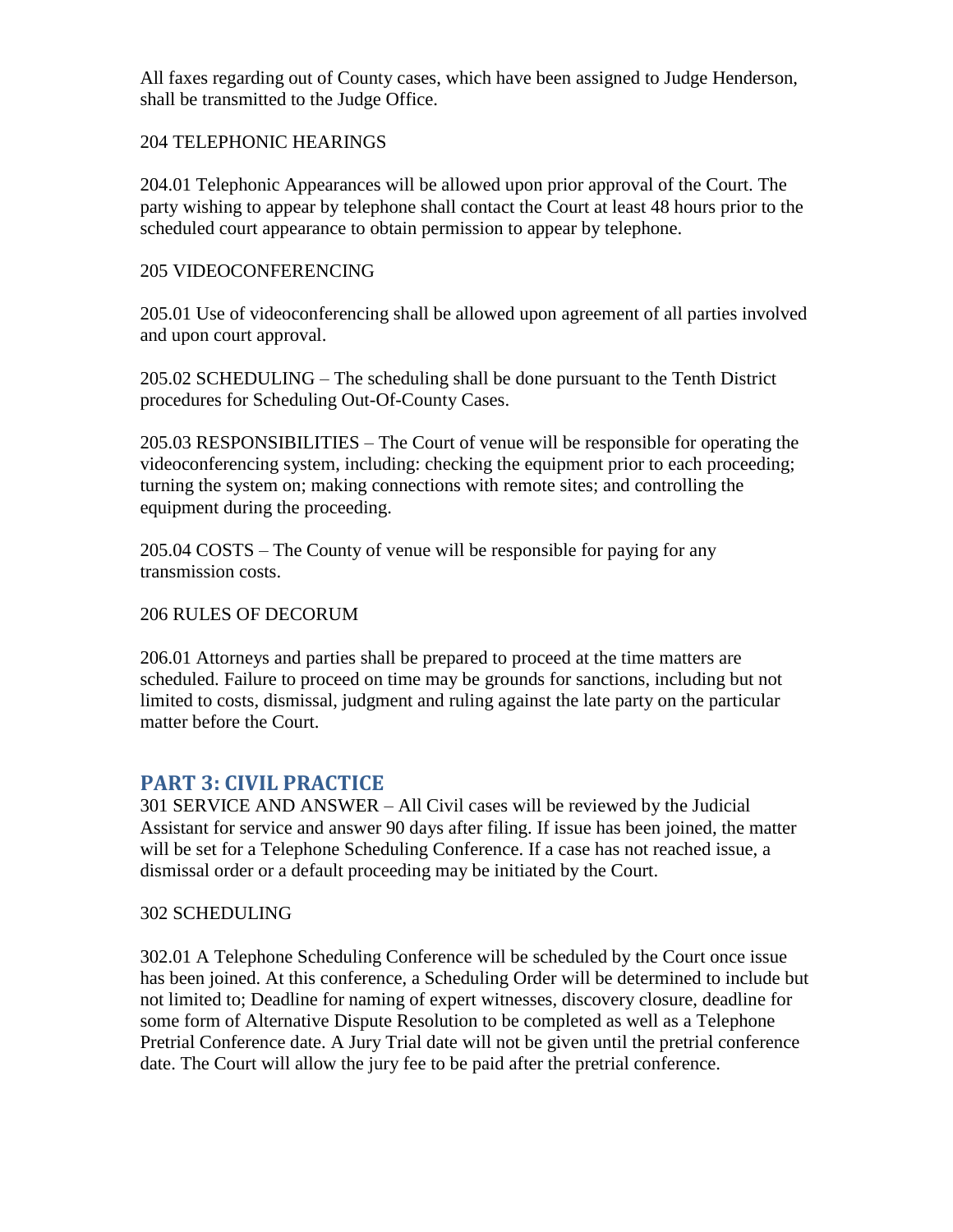#### <span id="page-2-0"></span>**PART 4: CRIMINAL PRACTICE**

401 DEFENDANT'S PRESENCE REQUIRED – Defendant's shall be present at all court appearances. The Judge, for good cause, may approve authorizations to appear upon advance request in misdemeanor cases.

#### 402 WARRANTS AND WARRANTLESS ARRESTS

402.01 Probable Cause Determinations - The Judicial Assistant shall be contacted first in all probable cause determination matters. She will make the necessary arrangements with the Judge, or in his absence, a Court Commissioner, and will then advise the arresting officer or dispatch officer of the selected person. This procedure will also be followed in search warrant matters. This procedure will also be followed on weekends and holidays when the courthouse is closed.

#### 403 CASH BONDS

403.01 When a cash bond has been ordered by the Court on criminal matters, a payment of cash, certified check, money order or any other means of payment shall be accepted by the Clerk of Circuit Court.

#### 404 MOTION PRACTICE

404.01 No Motion Date will be given out until after the Motion has been reduced to writing and filed with the Clerk of Circuit Court. Once that has been completed, the petitioning party may then contact the Judicial Assistant for a court date.

#### 405 PRESENTENCE INVESTIGATION

405.01 The Order for Presentence Investigation (PSI) shall be completed by the Clerk of Circuit Court. A Sentencing date will be scheduled at the time the PSI has been requested. This date will be set at least 6 to 8 weeks out, to allow time for the PSI to be completed.

#### 406 PLEA HEARINGS

406.01 When a matter has been scheduled for a plea hearing, the Court requires that a Guilty Plea Questionnaire, a Waiver of Rights and a Case Settlement Agreement, signed by all parties, be filed prior to the Plea Hearing. Failure to do so may result in sanctions.

406.02 This instance also applies to any out of county cases which have been assigned to Judge Henderson except these documents shall be forwarded to him at least 7 days prior to the scheduled hearing.

#### 407 JUDGMENT OF CONVICTION

407.01 The Rusk County Clerk of Circuit Court shall place the following Court Order under the comments section on all judgments of conviction in which Probation has been ordered:

PLUS SUPERVISION FEES: If probation is revoked or discharged with outstanding financial obligations, a civil judgment shall be entered against the defendant in favor of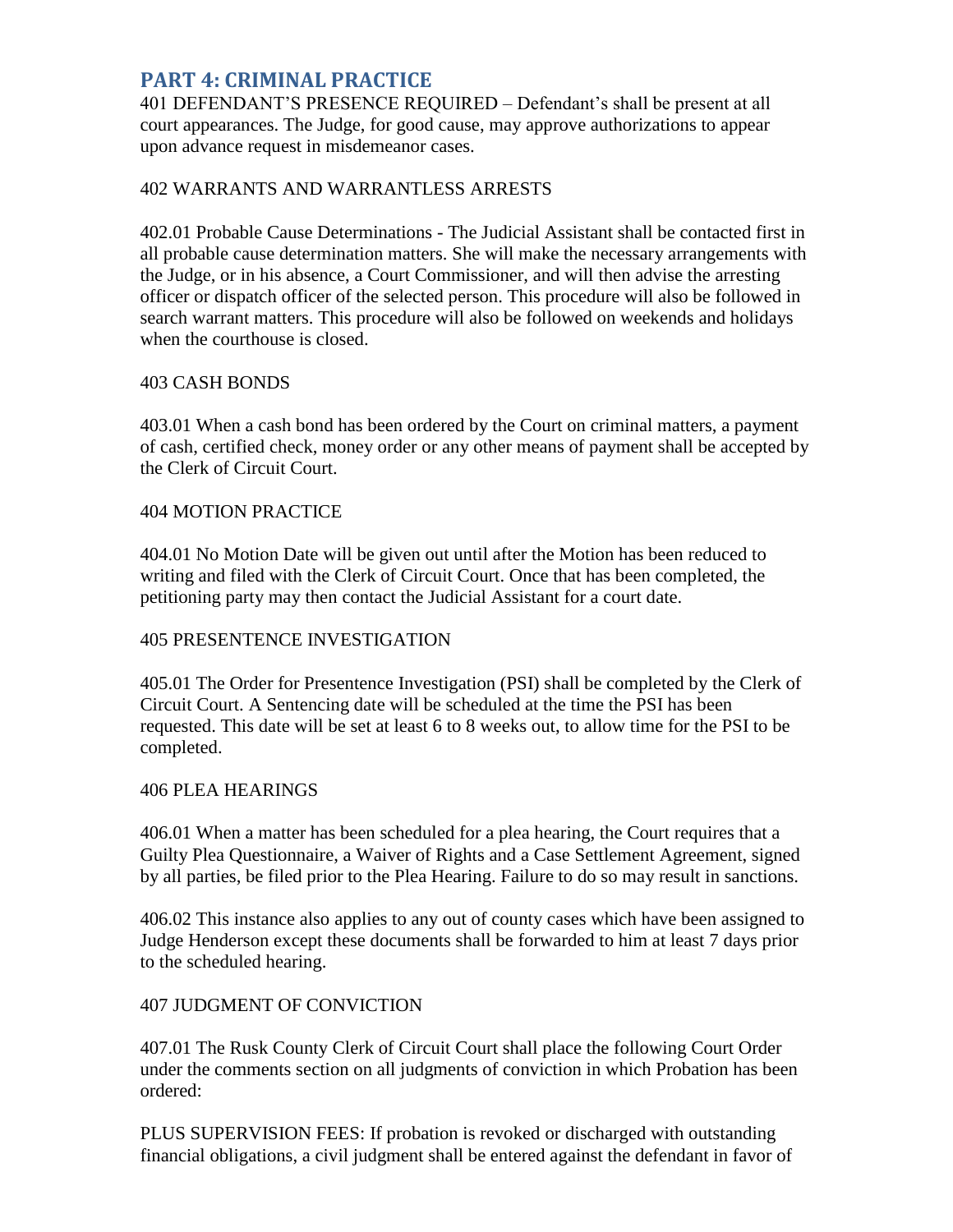restitution victims and/ or governmental entities for the balance due. All available enforcement actions may be used to collect the debt.

<span id="page-3-0"></span>[Back to top](#page-0-2)

#### **PART 5: FAMILY LAW PRACTICE**

#### 501 ADVANCE PAYMENTS ON CUSTODY AND PSYCHOLOGICAL EVALUATIONS

501.01 A \$530.00 advance payment shall be paid to the Clerk of Circuit Court prior to any custody study being conducted by the Rusk County Human Services Department. Due dates to be determined by the Court on an individual case basis.

501.02 A \$200.00 advance payment shall be paid to the Clerk of Circuit Court prior to any home study being conducted by the Rusk County Human Services Department. Due dates to be determined by the Court on an individual case basis.

501.03 All Psychological Evaluations shall be paid by the parties, directly to the service provider.

#### 502 CHILD SUPPORT WARRANTS

502.01 When a bench warrant is issued due to the non-appearance of a party at a child support hearing, the following procedures will apply:

1. The party will be picked up and transported to the Rusk County Sheriff's Department. If the party is apprehended in another Court, he will NOT be transported to the Rusk County Sheriff's Department.

2. The Sheriff's Department will contact the Judicial Assistant and inform her of the arrest. She will then notify the necessary parties of the arrest.

3. The Judicial Assistant will notify the Clerk of Circuit Court office of the arrest and a \$500.00 Signature Bond will be prepared. The Judicial Assistant will also give the Clerk of Circuit Court office a court date for the defendant's next appearance in court. This date will be listed on the Signature Bond.

4. Once the Signature Bond has been signed by the defendant, he or she will be released. 5. If a party is arrested in another county, the same procedure will apply however, once the Signature Bond has been prepared, it will be faxed to the Sheriff's Department in the arresting county for signature purposes. That Sheriff's Department will then fax a signed copy back to the Clerk of Circuit Court. Once this has been completed, the defendant will be released. This will avoid any unnecessary travel by the Sheriff's Department.

6. If a party is apprehended over the weekend, the defendant will be detained in the appropriate County Jail and the above procedures will be followed on the next available work day. No preparation of Signature Bonds will be done on a weekend or on a holiday when the courthouse is closed.

#### 503 GUARDIAN AD LITEM

503.01 A Guardian ad Litem will not appointed until the parties have attempted court ordered mediation.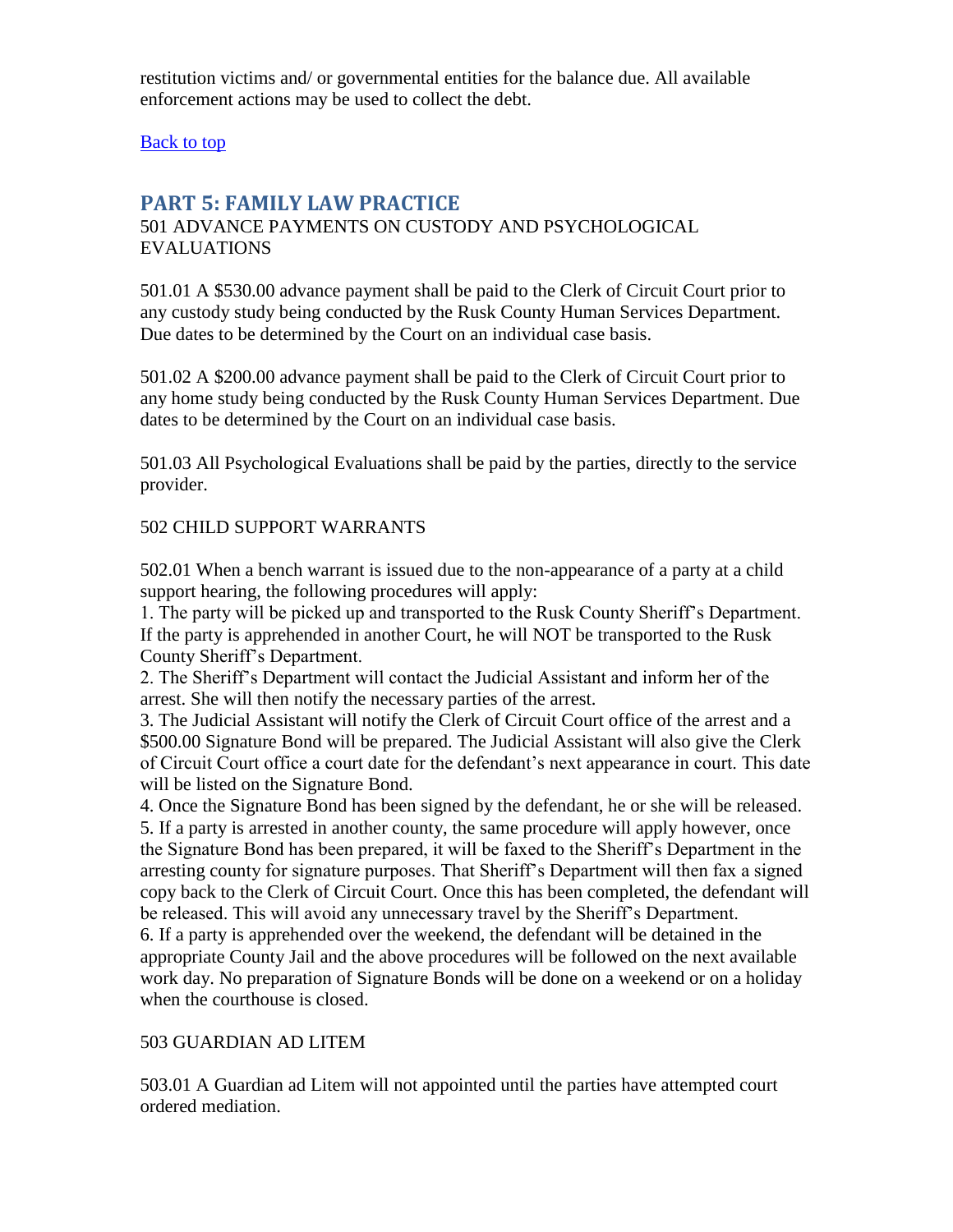503.02 Upon appointment of a Guardian Ad Litem in any action affecting the family, each party shall make a \$250.00 retainer fee directly to the Clerk of Circuit Court. In post divorce actions, the moving party shall pay the entire retainer fee, the amount to be determined by the Court. This fee shall be paid within 60 days of the appointment.

503.03 In pro se matters, where a Guardian Ad Litem is necessary, the retainer fee must be paid prior to the Guardian Ad Litem appointment. The Court will allow 60 days for the party or parties to pay this amount. Once this amount has been paid, the Guardian ad Litem will be appointed.

#### 504 PRETRIAL

504.01 Once the Court has been notified that a family matter is contested, the Court will order the parties to attend mediation. No court hearings will be scheduled until after mediation has been attempted.

504.02 Mediation is provided by the Rusk County Human Services Department. The Court will notify the parties of the mediation date. The first two sessions will be paid by Rusk County. Mediation after the first two sessions will be paid by the parties.

504.03 If no agreement is reached during mediation, a Guardian Ad Litem will be appointed pursuant to the guide-lines listed in Local Court Rule 503 entitled Guardian Ad Litem.

504.04 Once a Guardian Ad Litem has been appointed, the Court will schedule a Settlement Conference which will be a mandatory appearance by all parties and counsel. If no agreement is reached at this hearing, a Contested Matter will be scheduled.

504.05 WHEREAS, the Court recognizes the potential harm to children caused by the process of legal dissolution of marriage and/ or post judgment petitions involving custody and/ or physical placement issues, and

WHEREAS, a purpose of Chapter 767.115(1)(2), Wisconsin Statutes, is to mitigate such potential harm to children; and

WHEREAS, the Court feels parent education classes prior to the final dissolution of the marriage may mitigate such potential harm to the children;

THEREFORE, IT IS HEREBY ORDERED as follows:

EFFECTIVE SEPTEMBER 1, 2007

If there are minor children of the marriage and if the proceeding dissolution of marriage is contested, or the post judgment petition involves contested issues of custody and/or physical placement, the final hearing shall not be scheduled unless and until the parties have attended and participated in a Parent Education Class.

If a party refuses or fails to attend the class, the Court may make such orders in regard to the failure or refusal as are just, and among the following: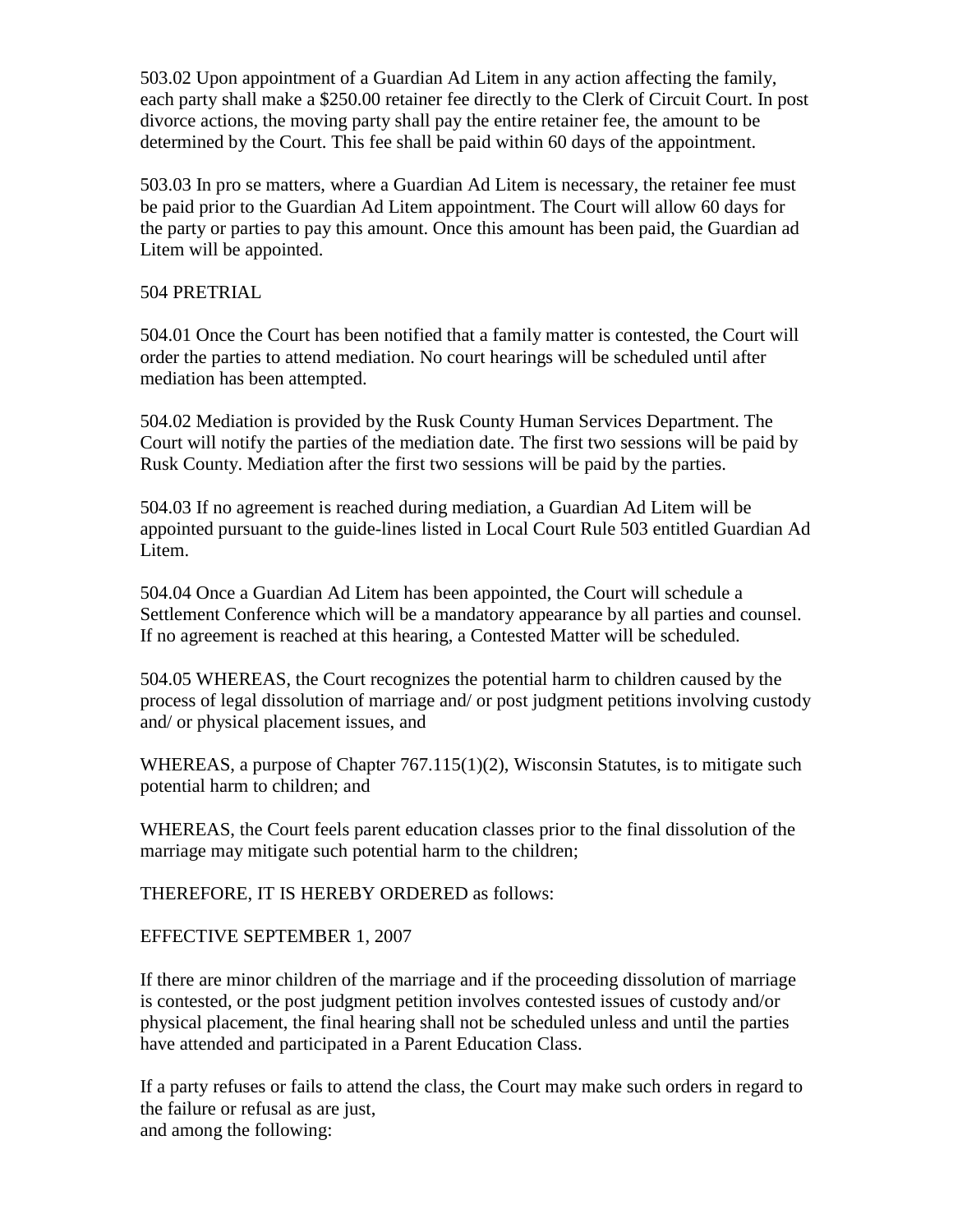(a) An Order refusing to assign the trial date until the party requesting the trial attends the class;

(b) An Order declining to set or enforce permanent placement rights for the disobedient party until the disobedient party attends the class;

(c) An Order reserving the granting or approval of final custody; and

(d) In lieu of any of the foregoing orders or in addition thereto, an order treating as a contempt of court the failure to obey the order to attend the parent education class. If the parties have been previously referred to mediation by the Court or they have obtained other parent education regarding visitation and custody, the Court may, upon written recommendation of such mediator, waive the requirement that the parties attend the parent education class and assign the matter for trial.

#### 505 STANDARD POLICY ON PERIOD OF PHYSICAL PLACEMENT

It is the policy of this Court to order periodic placement on a "reasonable schedule" The Court defines as reasonable that the non-custodial parent have as much time with the child as the parties' schedule and the child's schedule allows. In the event the parties cannot determine what is reasonable, the parties should refer to the following schedule as a guideline as to what the Court normally would recommend and order if the matter was before the Court as a contested issue.

I. BIWEEKLY - The non-custodial parent shall have the children(ren) placed with that parent every other weekend from 6:00p.m. Friday until 6:00 p.m. Sunday.

2. MIDWEEK - The non-custodial parent shall have the child(ren) placed with that parent between the hours of 6:00 p.m. to 8:00 p.m. on either the Monday or Wednesday evening before the next scheduled biweekly placement.

3. HOLIDAYS - The parents shall alternate holiday placements. On the holiday to which the non-custodial parent is entitled to placement, the schedule is as follows:

New Years' Day 8:00 a.m. to 8:00 p.m Easter 8:00 a.m. to 8:00 p.m. Memorial Day 8:00 a.m. to 8:00 p.m. July 4th 8:00 a.m. to 8:00 p.m. Labor Day 8:00 a.m. to 8:00 p.m. Thanksgiving 8:00 a.m. to 8:00 p.m. Christmas (See Below)

Parents shall adopt a tradition such that one parent has placement every Christmas Eve while the other parent has placement Christmas Day. In the even an agreement cannot be reached, the non-custodial parent shall be entitled to Christmas Day from 8:00 a.m. to 8:00 p.m.

4. SPECIAL DAYS - Mother's Day and Father's Day are devoted to the parent whose day it is. The non-custodial parent shall have the child(ren)'s placement on his/her day from 8:00 a.m. to 8:00 p.m.

5. BIRTHDAYS - The non-custodial parent shall have all of the children on any on child's birthday from 4:00 p.m. to 8:30 p.m.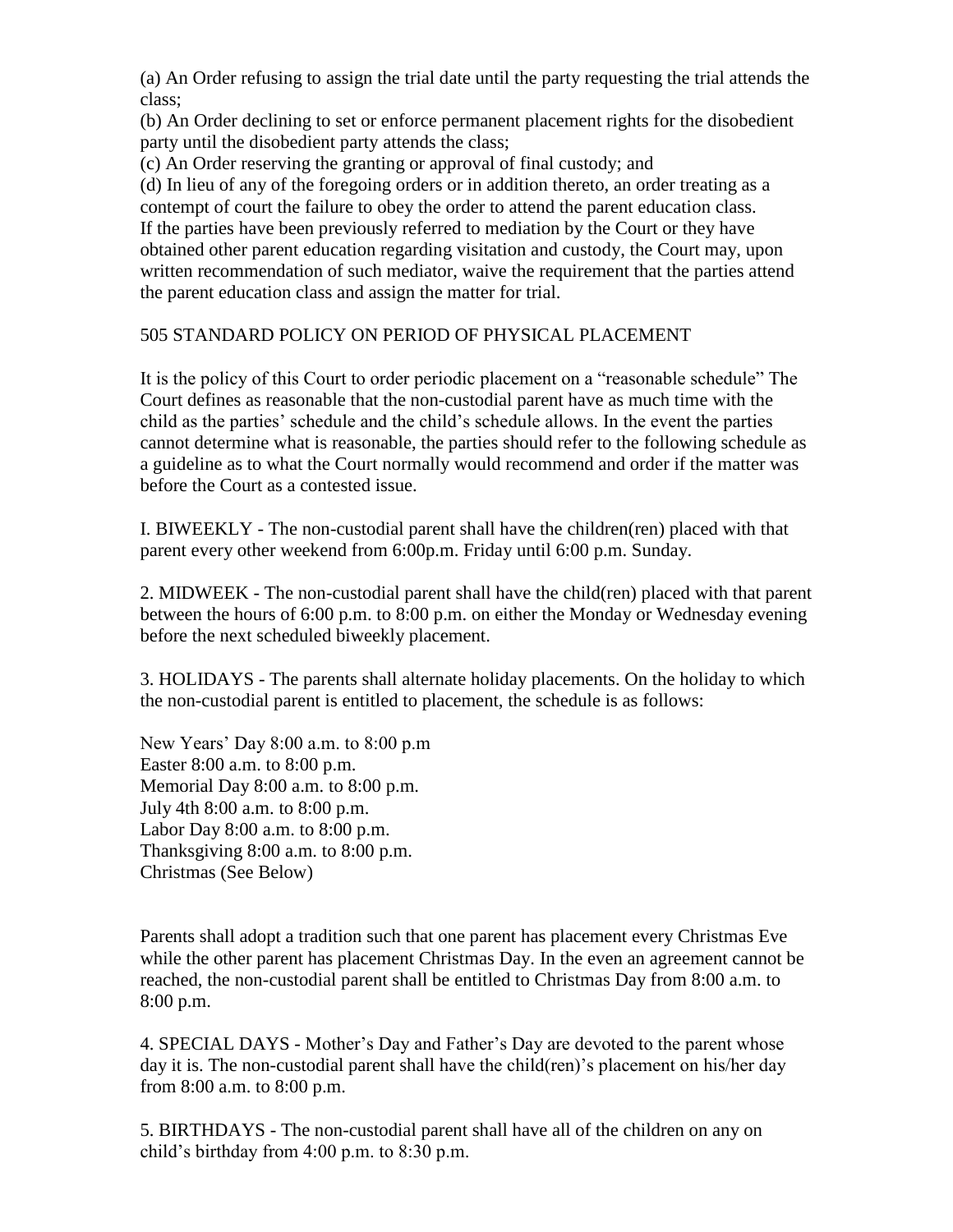6. SUMMER PLACEMENT - The non-custodial parent shall have extended placement during the summer for a period of four consecutive weeks commencing at 12 noon on the second Sunday following the ending of the school year.

7. PRECEDENCE - Holidays, Mother's Day, Father's Day ad birthday placements take precedence over biweekly, midweek, and summer placements.

## <span id="page-6-1"></span><span id="page-6-0"></span>**PART 6: FORECLOSURE PRACTICE – NO LOCAL RULES ADOPTED**

# <span id="page-6-2"></span>**PART 7: JUVENILE PRACTICE – NO LOCAL RULES ADOPTED**

### **PART 8 PROBATE PRACTICE – NO LOCAL RULES ADOPTED**

#### <span id="page-6-3"></span>**[Back to top](#page-0-2)**

#### **PART 9: SMALL CLAIMS PRACTICE**  901 SERVICE

901.01 Service of the summons in all eviction actions shall be sheriff service or process server.

901.02 Service regarding all other small claims actions may be served by regular mail, certified mail, sheriff or process server.

901.03 Service regarding Motions for Contempt on Small Claims matters shall be served on the Judgment Debtor by regular mail as is authorized by the Rusk County Circuit Court.

#### 902 APPEARANCE

902.01 The plaintiff is required to appear on the initial appearance date.

902.02 If the defendant does not appear or file a written answer, a judgment will be granted.

902.03 If the defendant files a written answer contesting the claim, it will be set for a pretrial conference. The Court will prepare the pretrial conference order. The parties will be required to submit in writing, one week prior to the scheduled pretrial conference, a concise statement of their disagreement, the position they intend to take at trial including the names of witnesses who will testify and a brief statement of the content of their testimony.

902.04 At the time of the pretrial conference, the Court will do one of three things:

- 1. Approve a settlement resolution of all issues, including dismissal.
- 2. Set a Trial Date, including orders in regard thereto.
- 3. Order Alternative Dispute Resolution pursuant to §802.12.